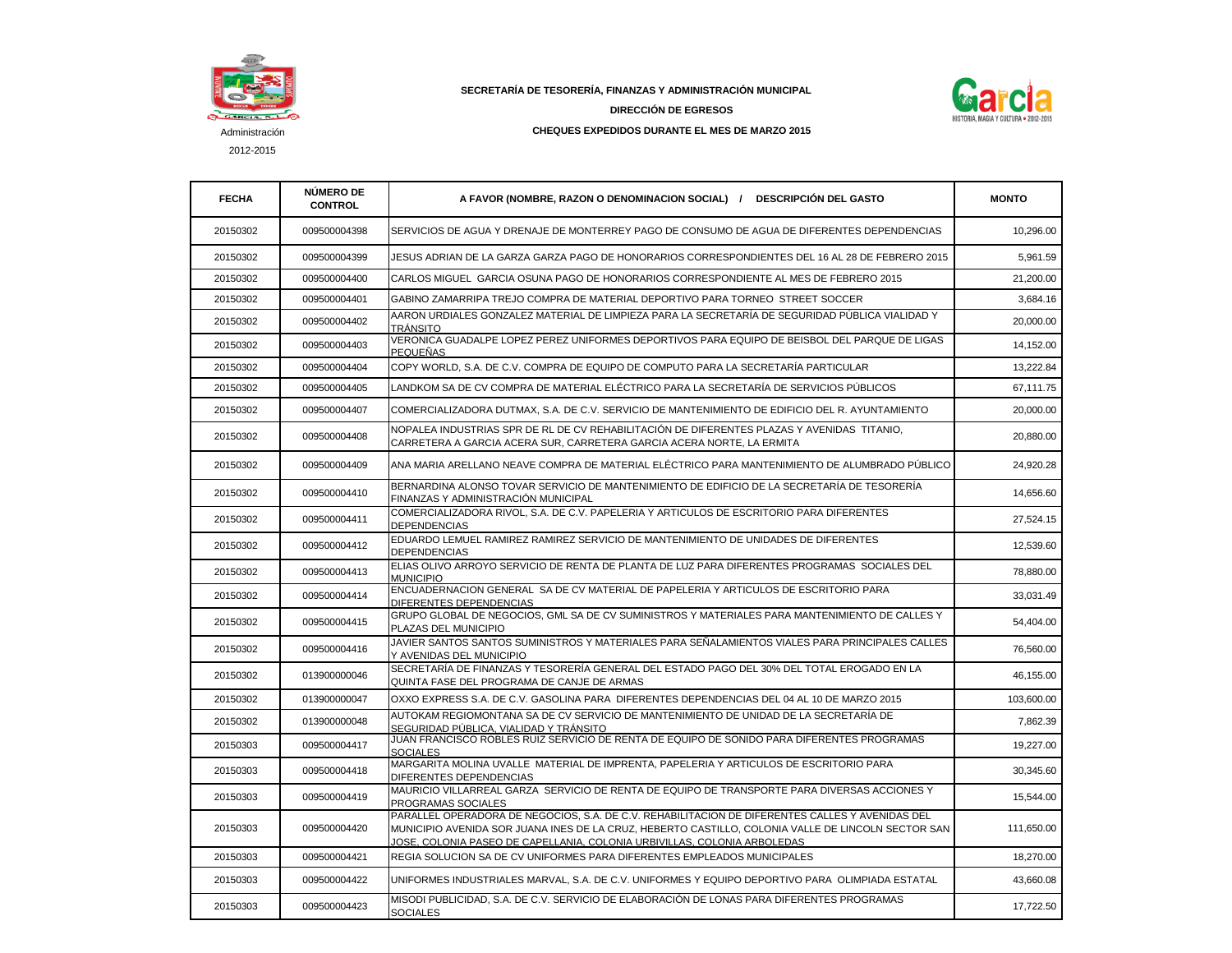| 20150303 | 009500004424 | EVENTOS Y PRODUCCIONES JOKARY SA DE CV RENTA DE TARIMA Y EQUIPO DE SONIDO PARA DIFERENTES<br>PROGRAMAS SOCIALES                                                                                                  | 20,880.00    |
|----------|--------------|------------------------------------------------------------------------------------------------------------------------------------------------------------------------------------------------------------------|--------------|
| 20150303 | 009500004425 | GRUPO NACIONAL PROVINCIAL, S.A.B. PAGO DE POLIZAS DE SEGUROS A UNIDADES DE LA SECRETARÍA DE<br>SEGURIDAD PÚBLICA, VIALIDAD Y TRÁNSITO                                                                            | 7,936.79     |
| 20150303 | 009500004426 | UNIVERSIDAD AUTONOMA DE NUEVO LEÓN SERVICIO DE ATENCIÓN MEDICA A EMPLEADO MUNICIPAL                                                                                                                              | 4,500.00     |
| 20150303 | 009500004427 | UNIVERSIDAD AUTONOMA DE NUEVO LEÓN SERVICIO DE ATENCIÓN MEDICA A EMPLEADO MUNICIPAL                                                                                                                              | 12,500.00    |
| 20150303 | 009500004429 | CONSTRUCCIÓN Y URBANIZACION GARCIA VILLARREAL SA DE CV ESTIMACIÓN 2 RELATIVO REHABILITACION A<br>VADOS, CUNETAS EN CAMINO A ICAMOLE SEGUN CONTRATO MGNL-SOP-RP-14/2014-IR                                        | 385,702.20   |
| 20150303 | 009500004430 | CONSULTORES AGUILAR NAJERA, S.C. SERVICIOS PROFESIONALES DEL 01 DE ABRIL AL 30 DE JUNIO 2014                                                                                                                     | 46,400.00    |
| 20150303 | 009500004431 | MUNICIPIO DE GARCIA N.L. PAGO DE SUELDOS Y SALARIOS A DIFERENTES EMPLEADOS MUNICIPALES<br>CORRESPONDIENTE DEL 16 AL 28 DE FEBRERO 2015                                                                           | 298,499.30   |
| 20150303 | 013700000002 | FABRICANTES MORALES RENDON SA DE CV COMPRA DE MOBILIARIO PARA CENTRO COMUNITARIO                                                                                                                                 | 116,841.00   |
| 20150303 | 013700000003 | TIENDAS SORIANA, S.A. DE C.V. COMPRA DE MOBILIARIO PARA CENTRO COMUNITARIO                                                                                                                                       | 11,688.78    |
| 20150303 | 013700000004 | ALIMENTOS NUTRI-FACIL, S.A. DE C.V. COMPRA DE MOBILIARIO PARA CENTRO COMUNITARIO                                                                                                                                 | 28,491.56    |
| 20150303 | 013900000049 | J.R. AUTOMOTRIZ, S.A. DE C.V. SERVICIO DE MANTENIMIENTO DE UNIDADES DE LA SECRETARÍA DE SEGURIDAD<br>PÚBLICA, VIALIDAD Y TRANSITO                                                                                | 36,151.40    |
| 20150303 | 013900000050 | JUAN GUILLERMO OLIVARES CORREA SUMINISTRO DE BOYAS EN DIFERENTES CALLES DEL MUNICIPIO                                                                                                                            | 52,200.00    |
| 20150303 | 013900000051 | MARIANA GAONA ROCHA SERVICIO DE MANTENIMIENTO DE UNIDAD DE LA SECRETARÍA DE SEGURIDAD PÚBLICA,<br>VIALIDAD Y TRÁNSITO                                                                                            | 36,192.00    |
| 20150303 | 013900000052 | SAN PEDRO MOTORSPORTS, S.A. DE C.V. SERVICIO DE MANTENIMIENTO DE UNIDAD DE LA SECRETARÍA DE<br>SEGURIDAD PÚBLICA, VIALIDAD Y TRÁNSITO                                                                            | 23,780.00    |
| 20150304 | 009500004432 | AUTOEDICIONES ORIGINALES, S.A. DE C.V. UNIFORMES PARA DIFERENTES EMPLEADOS MUNICIPALES                                                                                                                           | 113,680.00   |
| 20150304 | 009500004433 | RICARDO ORTEGA ZAMORA SERVICIO DE MANTENIMIENTO DE UNIDADES DE LA SECRETARÍA DE SERVICIOS<br><b>PÚBLICOS</b>                                                                                                     | 17,400.00    |
| 20150304 | 009500004434 | SURTIFIRME, S.A. DE C.V. PAGO POR DEDUCCIONES A EMPLEADOS CORRESPONDIENTE DEL 15 AL 28 DE FEBRERO<br>2015                                                                                                        | 30,543.36    |
| 20150304 | 009500004435 | RICARDO COVARRUBIAS DAVILA DEDUCCIONES A EMPLEADOS CORRESPONDIENTE DEL 16 AL 28 DE FEBRERO<br>2015 DE ACUERDO AL CONTRATO COLECTIVO DEL SINDICATO                                                                | 3,260.00     |
| 20150304 | 009500004436 | IMPULSORA PROMOBIEN S.A. DE C.V. PAGO POR DEDUCCIONES A EMPLEADOS CORRESPONDIENTES DEL 15 AL 28<br>DE FEBRERO 2015                                                                                               | 245,238.00   |
| 20150304 | 009500004437 | RICARDO COVARRUBIAS DAVILA GASTOS DE REPRESENTACIÓN CORRESPONDIENTE AL MES DE MARZO 2015 DE<br>ACUERDO AL CONTRATO COLECTIVO DEL SINDICATO                                                                       | 25,000.00    |
| 20150304 | 009500004438 | AUTOKAM REGIOMONTANA SA DE CV SERVICIO DE MANTENIMIENTO A UNIDAD DE LA SECRETARÍA DE SEGURIDAD<br>PUBLICA, VIALIDAD Y TRANSITO                                                                                   | 2,454.56     |
| 20150304 | 011000000039 | GOBIERNO DEL ESTADO DE NUEVO LEÓN RETENCIONES DEL 5% AL MILLAR DEL 2014 APAZU 2012                                                                                                                               | 216,190.90   |
| 20150304 | 011600000011 | GOBIERNO DEL ESTADO DE NUEVO LEÓN RETENCIONES DEL 5% AL MILLAR RESCATE DE ESPACIOS 2013                                                                                                                          | 8,780.13     |
| 20150304 | 011700000012 | GOBIERNO DEL ESTADO DE NUEVO LEÓN RETENCIONES DEL 5% AL MILLAR FOPEDEP 2013                                                                                                                                      | 5,564.34     |
| 20150304 | 011700000013 | INSTITUTO DE CAPACITACION DE LA INDUSTRIA DE LA CONSTRUCCIÓN RETENCIONES DEL 2% AL MILLAR<br>FOPEDEP 2013                                                                                                        | 2,225.74     |
| 20150304 | 011900000004 | GOBIERNO DEL ESTADO DE NUEVO LEÓN RETENCIONES DEL 5% AL MILLAR PROGRAMAS REGIONALES 2013                                                                                                                         | 87,065.64    |
| 20150304 | 011900000005 | GOBIERNO DEL ESTADO DE NUEVO LEÓN RETENCIONES DEL 1% AL MILLAR PROGRAMAS REGIONALES 2013                                                                                                                         | 17.413.14    |
| 20150304 | 011900000006 | INSTITUTO DE CAPACITACION DE LA INDUSTRIA DE LA CONSTRUCCIÓN RETENCIONES DEL 2% AL MILLAR<br>PROGRAMAS REGIONALES 2013                                                                                           | 34,826.26    |
| 20150304 | 012700000015 | CONTROL 2000, S.A. ESTIMACIÓN 1 ESTUDIOS DE GEOTECNIA , HIDROLOGIA Y TRÁNSITO SEGÚN CONTRATO MGNL-<br>PS-SOP-FOPEDEP-01/2014-IR                                                                                  | 166,998.10   |
| 20150304 | 012700000016 | ORGANIZACION Y SERVICIO PARA LA CONSTRUCCIÓN SA CV ESTIMACIÓN 1 REHABILITACION DE PAVIMENTO EN<br>AVENIDA SOR JUANA INES DE LA CRUZ, MARAVILLAS, SAN SEBASTIAN SEGÚN CONTRATO MGNL-PS-SOP-FOPEDEP-<br>01/2014-IR | 2,413,376.00 |
| 20150304 | 012700000017 | GERARDO DE JESUS LOZANO ESLAVA ESTIMACIÓN 2 REHABILITACION DE ALUMBRADO BOULEVARD HEBERTO<br>CASTILLO SEGÚN CONTRATO MGNL-SOP-FOPEDEP-03/2014-IR                                                                 | 291,241.20   |
| 20150304 | 012800000008 | ARDASH CONSTRUCTORA, S.A. DE C.V. ESTIMACIÓN 2 CANCHA DE FUTBOL 7 DE PASTO SINTETICO DE LA COLONIA<br>RENACIMIENTO SEGÚN CONTRATO MGNL-SOP-REP-01/2014-IR                                                        | 345,388.20   |
| 20150304 | 013000000030 | GOBIERNO DEL ESTADO DE NUEVO LEÓN RETENCIONES DEL 5% AL MILLAR HABITAT 2014                                                                                                                                      | 46,896.24    |
| 20150304 | 013000000031 | GOBIERNO DEL ESTADO DE NUEVO LEÓN RETENCIONES DEL 1% AL MILLAR HABITAT 2014                                                                                                                                      | 9,379.67     |
| 20150304 | 013000000032 | INSTITUTO DE CAPACITACION DE LA INDUSTRIA DE LA CONSTRUCCIÓN RETENCIONES DEL 2% AL MILLAR HABITAT<br>2014                                                                                                        | 18,759.86    |
| 20150304 | 013100000018 | GOBIERNO DEL ESTADO DE NUEVO LEÓN RETENCIONES DEL 5% AL MILLAR HABITAT 2014                                                                                                                                      | 2,169.52     |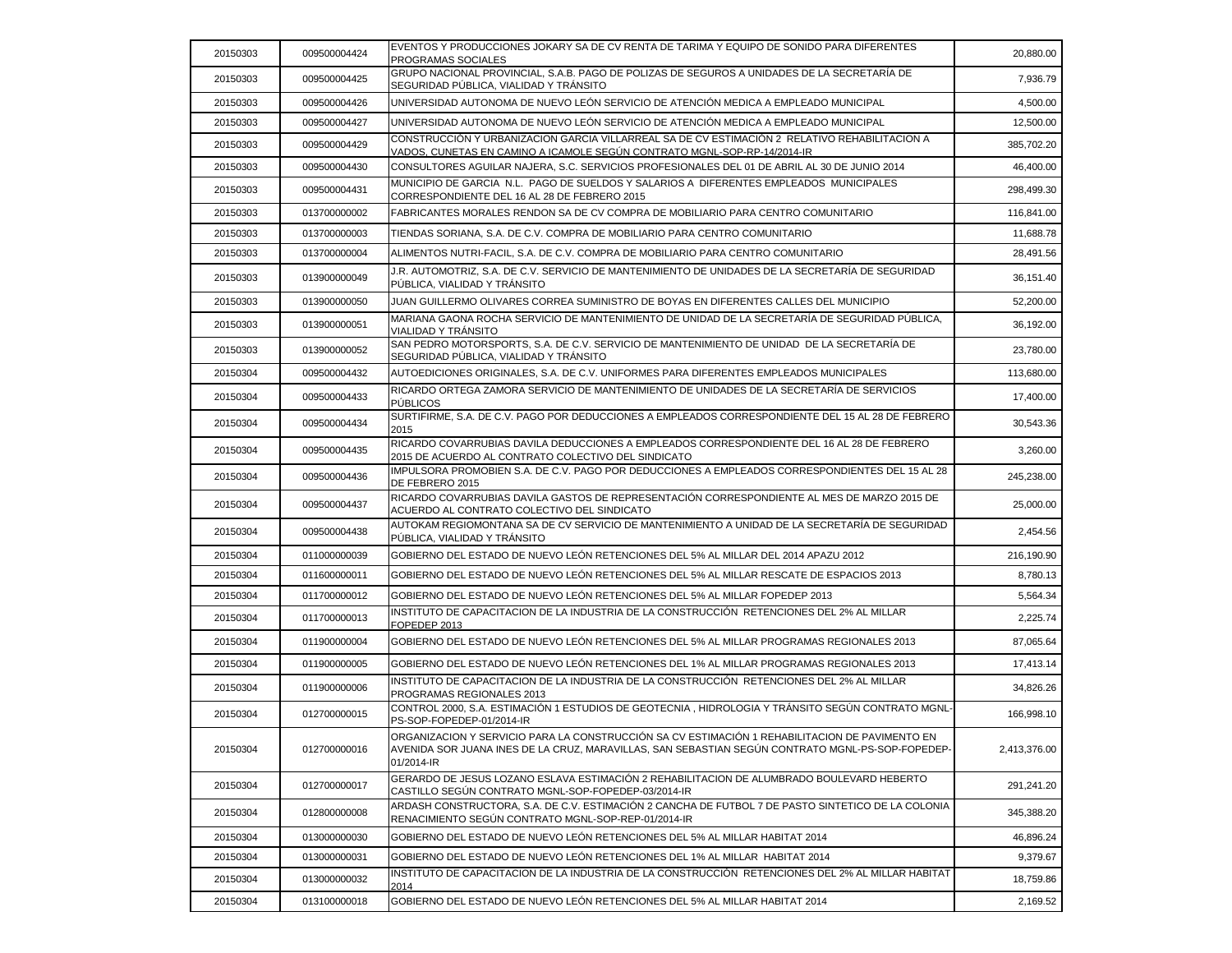| 20150304 | 013100000019 | GOBIERNO DEL ESTADO DE NUEVO LEÓN RETENCIONES DEL 1% AL MILLAR HABITAT 2014                                                                                                | 433.91       |
|----------|--------------|----------------------------------------------------------------------------------------------------------------------------------------------------------------------------|--------------|
| 20150304 | 013100000020 | INSTITUTO DE CAPACITACION DE LA INDUSTRIA DE LA CONSTRUCCIÓN RETENCIONES DEL 2% AL MILLAR HABITAT<br>2014                                                                  | 867.82       |
| 20150304 | 013400000036 | CONSTRUCTORA VATTUS, S.A. DE C.V. ESTIMACIÓN 2 REHABILITACION DE PAVIMENTO EN CALLE SAN LUIS POTOSI<br>EN COLONIA DOMINGUEZ SEGÚN CONTRATO MGNL-SOP-PR-01/2014-IR          | 51,148.36    |
| 20150304 | 013400000037 | CONSTRUCTORA Y MANTENIMIENTO CELCA, S.A. DE C.V. ESTIMACIÓN 1 REHABILITACION DE PAVIMENTO EN LA<br>AVENIDA SOR JUANA INES DE LA CRUZ SEGÚN CONTRATO MGNL-SOP-PR-01/2014-CP | 3,508,678.00 |
| 20150304 | 013400000038 | CONSTRUCTORA VATTUS, S.A. DE C.V. ESTIMACIÓN 2 REHABILITACION DE PAVIMENTO COLONIA AMPLIACIÓN LOS<br>NOGALES COLONIA DOMINGUEZ SEGÚN CONTRATO MGNL-SOP-PR-02/2014-IR       | 78,616.94    |
| 20150304 | 013400000039 | CONSTRUCTORA VATTUS, S.A. DE C.V. ESTIMACIÓN 2 REHABILITACION DE PAVIMENTO DE LA COLONIA COLINAS<br>DEL RÍO SEGÚN CONTRATO MGNL-SOP-PR-03/2014-IR                          | 63,965.07    |
| 20150304 | 013400000040 | GERARDO DE JESUS LOZANO ESLAVA ESTIMACIÓN 2 REHABILITACION DE PAVIMENTO EN COLONIA LAS LOMAS<br>SECTOR BOSQUES SEGÚN CONTRATO MGNL-SOP-PR-03/2014-CP                       | 261,210.90   |
| 20150304 | 013400000041 | ARDASH CONSTRUCTORA, S.A. DE C.V. ESTIMACIÓN 2 REHABILITACION DE PAVIMENTO EN COLONIA ARBOLEDAS<br>SEGUN CONTRATO MGNL-SOP-PR-05/2014-IR                                   | 69,678.30    |
| 20150304 | 013400000042 | CONSTRUCTORA YAPO, S. DE R.L. DE C.V. ESTIMACIÓN 2 REHABILITACION DE PAVIMENTO EN COLONIA VILLAS DEL<br>PONIENTE SEGÚN CONTRATO MGNL-SOP-PR-06/2014-IR                     | 113,448.80   |
| 20150304 | 013400000043 | CONSTRUCTORA YAPO, S. DE R.L. DE C.V. ESTIMACIÓN 2 REHABILITACION DE PAVIMENTO EN AVENIDA FRAY<br>PEDRO DE GANTE SEGÚN CONTRATO MGNL-SOP-PR-07/2014-IR                     | 166,065.10   |
| 20150304 | 013400000044 | CONTROL 2000, S.A. ESTIMACIÓN 1 ESTUDIO DE GEOTECNIA, HIDROLOGIA Y TRÁNSITO SEGÚN CONTRATO MGNL-<br>PS-SOP-PR-01/2014-IR                                                   | 988,012.60   |
| 20150304 | 013900000053 | JORGE LUIS ALVARADO QUIROZ PAGO DE LIQUIDACIÓN A EMPLEADO                                                                                                                  | 16,540.00    |
| 20150304 | 013900000054 | OSCAR HERNANDEZ CHACON PAGO DE LIQUIDACIÓN A EMPLEADO                                                                                                                      | 9,426.67     |
| 20150304 | 013900000055 | GABRIEL GODINEZ CANO PAGO DE LIQUIDACIÓN A EMPLEADO                                                                                                                        | 14,137.68    |
| 20150304 | 013900000056 | SAMUEL ALEJANDRO RUIZ PAGO DE LIQUIDACIÓN A EMPLEADO                                                                                                                       | 19,275.88    |
| 20150305 | 003900000083 | GOBIERNO DEL ESTADO DE NUEVO LEÓN RETENCIONES DEL 5% AL MILLAR RESCATE DE ESPACIOS PÚBLICOS<br>2014                                                                        | 2,636.30     |
| 20150305 | 009500004439 | MARGARITA MOLINA UVALLE MATERIAL DE IMPRENTA, PAPELERIA Y ARTICULOS DE ESCRITORIO PARA<br>DIFERENTES DEPENDENCIAS                                                          | 80,504.00    |
| 20150305 | 009500004440 | JOSE LUIS PEREZ RAMIREZ DEVOLUCION DE IMPUESTO PREDIAL SEGUN JUICIO 250/2014                                                                                               | 19,198.72    |
| 20150305 | 011700000014 | INSTITUTO DE CAPACITACION DE LA INDUSTRIA DE LA CONSTRUCCIÓN RETENCIONES DEL 1% AL MILLAR<br>FOPEDEP 2013                                                                  | 1,112.86     |
| 20150305 | 011900000007 | INSTITUTO DE CAPACITACION DE LA INDUSTRIA DE LA CONSTRUCCIÓN RETENCIONES DEL 1% AL MILLAR<br>PROGRAMA REGIONALES 2013                                                      | 17,413.14    |
| 20150305 | 012900000006 | CONTROL 2000, S.A. ANTICIPO DEL 50% ESTUDIOS DE GEOTECNIA, HIDROLOGIA Y TRÁNSITO SEGÚN CONTRATO<br>MGNL-PS-SOP-CE-01/2014-AD                                               | 100,000.00   |
| 20150305 | 013000000033 | INSTITUTO DE CAPACITACION DE LA INDUSTRIA DE LA CONSTRUCCIÓN RETENCIONES DEL 1% HABITAT 2014                                                                               | 9,379.67     |
| 20150305 | 013000000034 | COMERCIALIZADORA RIVOL, S.A. DE C.V. MATERIAL PARA TALLERES DEL PROGRAMA HABITAT 2014                                                                                      | 145,376.50   |
| 20150305 | 013000000035 | BROWNSVILLE COMERCIALIZADORA, S.A. DE C.V. MATERIAL PARA TALLERES DEL PROGRAMA HABITAT 2014                                                                                | 239,347.30   |
| 20150305 | 013100000021 | INSTITUTO DE CAPACITACION DE LA INDUSTRIA DE LA CONSTRUCCIÓN RETENCIONES DEL 1% AL MILLAR HABITAT<br>2014                                                                  | 433.91       |
| 20150305 | 013100000023 | BROWNSVILLE COMERCIALIZADORA, S.A. DE C.V. MATERIAL PARA TALLERES DEL PROGRAMA HABITAT 2014                                                                                | 45,000.00    |
| 20150306 | 009500004441 | UNIVERSIDAD AUTONOMA DE NUEVO LEÓN SERVICIO DE ATENCIÓN MEDICA A EMPLEADO MUNICIPAL                                                                                        | 15,000.00    |
| 20150308 | 009500004442 | UNIVERSIDAD AUTONOMA DE NUEVO LEÓN SERVICIO DE ATENCIÓN MEDICA A EMPLEADO MUNICIPAL                                                                                        | 16,163.00    |
| 20150309 | 009500004443 | PETROMAX, S.A. DE C.V. GASOLINA PARA DIFERENTES DEPENDENCIAS DEL 09 AL 14 DE MARZO 2015                                                                                    | 51,750.00    |
| 20150309 | 009500004444 | PETROMAX, S.A. DE C.V. GASOLINA PARA DIFERENTES DEPENDENCIAS DEL 09 AL 14 DE MARZO 2015                                                                                    | 26,605.08    |
| 20150309 | 009500004445 | PETROMAX. S.A. DE C.V. GASOLINA PARA_DIFERENTES DEPENDENCIAS DEL 09 AL 14 DE MARZO 2015                                                                                    | 7,081.20     |
| 20150309 | 009500004446 | PETROMAX, S.A. DE C.V. GASOLINA PARA DIFERENTES DEPENDENCIAS DEL 09 AL 14 DE FEBRERO 2015                                                                                  | 13,150.80    |
| 20150309 | 009500004447 | SAUL NEVARES ESQUIVEL PAGO DE LIQUIDACION A EMPLEADO                                                                                                                       | 75,000.00    |
| 20150309 | 009500004448 | COMISIÓN FEDERAL DE ELECTRICIDAD PAGO DE CONVENIO DE ENERGÍA ELECTRICA PARA ALUMBRADO PÚBLICO                                                                              | 355,004.20   |
| 20150309 | 009500004449 | COMISIÓN FEDERAL DE ELECTRICIDAD CONSUMO DE ENERGÍA ELECTRICA DE ALUMBRADO PÚBLICO MES DE<br>FEBRERO 2015                                                                  | 1,502,612.00 |
| 20150309 | 009500004450 | COMISIÓN FEDERAL DE ELECTRICIDAD CONSUMO DE ENERGÍA ELECTRICA DE ALUMBRADO PÚBLICO MES DE<br>FEBRERO 2015                                                                  | 1,592,204.00 |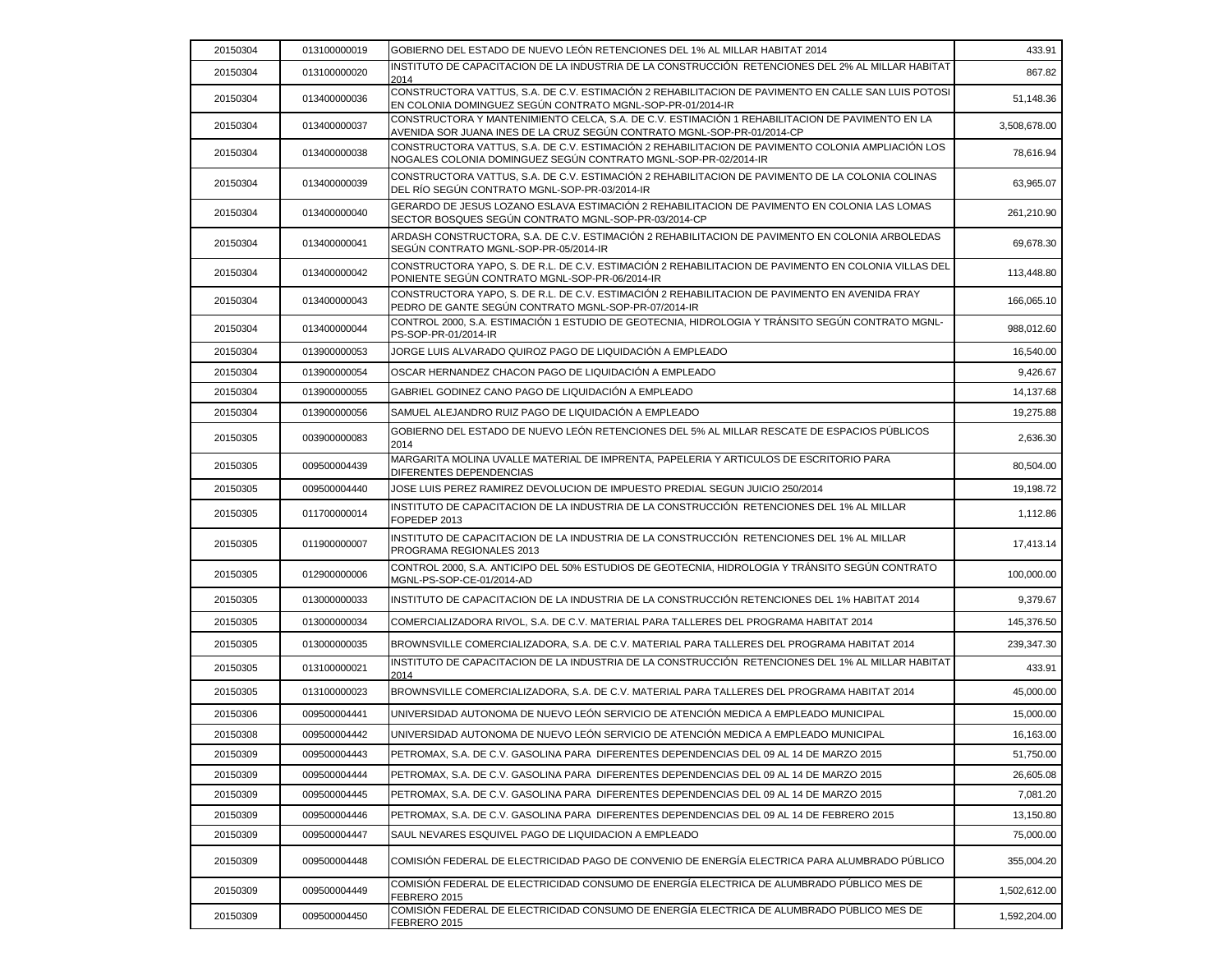| 20150309 | 009500004451 | COMISIÓN FEDERAL DE ELECTRICIDAD CONSUMO DE ENERGÍA ELECTRICA DE DIFERENTES DEPENDENCIAS MES<br>DE FEBRERO 2015                                      | 211,169.20 |
|----------|--------------|------------------------------------------------------------------------------------------------------------------------------------------------------|------------|
| 20150309 | 013900000057 | PETROMAX, S.A. DE C.V. GASOLINA PARA DIFERENTES DEPENDENCIAS DEL 09 AL 14 DE MARZO 2015                                                              | 418,950.00 |
| 20150309 | 013900000058 | OXXO EXPRESS S.A. DE C.V. GASOLINA PARA DIFERENTES DEPENDENCIAS DEL 11 AL 17 DE MARZO 2015                                                           | 110,600.00 |
| 20150309 | 013900000059 | JOSE ANTONIO AGUILERA ROMERO PAGO DE LIQUIDACIÓN A EMPLEADO                                                                                          | 56,000.00  |
| 20150310 | 003900000084 | CONSTRUCTORA SOLIS PEREZ SA DE CV ESTIMACIO 2 CONSTRUCCIÓN DE ANDADOR EN COLONIA AMPLIACIÓN<br>LOS NOGALES SEGÚN CONTRATO MGNL-SDUOP-REP-IR-02-2010  | 17,793.51  |
| 20150310 | 003900000085 | CONSTRUCTORA SOLIS PEREZ SA DE CV ESTIMACIÓN 3 CONSTRUCCIÓN DE ANDADOR EN COLONIA AMPLIACIÓN<br>LOS NOGALES SEGÚN CONTRATO MGNL-SDUOP-REP-IR-02/2010 | 22,875.58  |
| 20150310 | 003900000086 | CONSTRUCTORA SOLIS PEREZ SA DE CV ESTIMACIÓN 1 CONSTRUCCIÓN DE ANDADOR EN COLONIA AMPLIACIÓN<br>LOS NOGALES SEGUN CONTRATO MGNL-SDUOP-REP-IR-02-2010 | 5,215.76   |
| 20150310 | 009500004452 | FELIPE JUAN HERNANDEZ SANCHEZ GASTOS PARA SEGURIDAD                                                                                                  | 25,000.00  |
| 20150311 | 009500004453 | HOSPITAL UNIVERSITARIO SERVICIO DE ATENCIÓN MEDICA A EMPLEADO MUNICIPAL                                                                              | 955.00     |
| 20150311 | 009500004454 | RENTACOM TRONCAL, S.A. DE C.V. SERVICIO DE COMUNICACIÓN CORRESPONDIENTE AL CORTE DEL 10 DE MARZO<br>2015                                             | 1,531.20   |
| 20150312 | 009500004456 | JORGE MACHADO CARRANZA PAGO DE HONORARIOS CORRESPONDIENTES DEL 16 DE ENERO AL 13 DE FEBRERO<br>2015                                                  | 21,200.00  |
| 20150312 | 009500004457 | HOSPITAL UNIVERSITARIO SERVICIO DE ATENCIÓN MEDICA A EMPLEADO MUNICIPAL                                                                              | 14,534.50  |
| 20150312 | 009500004458 | MUNICIPIO DE GARCIA N.L. SERVICIO DE ATENCIÓN MEDICA Y MEDICAMENTOS A DIFERENTES EMPLEADOS<br><b>MUNICIPALES</b>                                     | 40,000.00  |
| 20150312 | 010600000306 | MUNICIPIO DE GARCIA N.L. PAGO DE SUELDOS Y SALARIOS A DIFERENTES EMPLEADOS MUNICIPALES<br>CORRESPONDIENTE DEL 01 AL 15 DE MARZO 2015                 | 117,853.90 |
| 20150312 | 010600000307 | MUNICIPIO DE GARCIA N.L. PAGO DE SUELDOS Y SALARIOS A DIFERENTES EMPLEADOS MUNICIPALES<br>CORRESPONDIENTE DEL 01 AL 15 DE MARZO 2015                 | 60,129.68  |
| 20150312 | 010600000309 | MUNICIPIO DE GARCIA N.L. PAGO DE SUELDOS Y SALARIOS A DIFERENTES EMPLEADOS MUNICIPALES<br>CORRESPONDIENTE DEL 01 AL 15 DE MARZO 2015                 | 98,241.57  |
| 20150312 | 010600000310 | MUNICIPIO DE GARCIA N.L. PAGO DE SUELDOS Y SALARIOS A DIFERENTES EMPLEADOS MUNICIPALES<br>CORRESPONDIENTE DEL 01 AL 15 DE MARZO 2015                 | 167,294.10 |
| 20150313 | 009500004459 | SERVICIOS DE AGUA Y DRENAJE DE MONTERREY PAGO DE CONSUMO DE AGUA DE DIFERENTES DEPENDENCIAS                                                          | 72,239.00  |
| 20150313 | 009500004460 | PETROMAX, S.A. DE C.V. GASOLINA PARA DIFERENTES DEPENDENCIAS DEL 16 AL 21 DE MARZO 2015                                                              | 49,250.00  |
| 20150313 | 009500004461 | PETROMAX, S.A. DE C.V. GASOLINA PARA DIFERENTES DEPENDENCIAS DEL 16 AL 21 DE MARZO 2015                                                              | 13,150.80  |
| 20150313 | 009500004462 | PETROMAX, S.A. DE C.V. GASOLINA PARA DIFERENTES DEPENDENCIAS DEL 16 AL 21 DE MARZO 2015                                                              | 26,605.08  |
| 20150313 | 009500004463 | PETROMAX, S.A. DE C.V. GASOLINA PARA DIFERENTES DEPENDENCIAS DEL 16 AL 21 DE MARZO 2015                                                              | 7,081.20   |
| 20150313 | 009500004464 | CLUB DE LEONES MONTERREY PONIENTE, A.C. DONATIVO A CLUB DE LEONES                                                                                    | 32,000.00  |
| 20150313 | 009500004465 | INSTITUTO DE CONTROL VEHICULAR PAGO DE BAJA DE UNIDAD DE LA SECRETARÍA DE SEGURIDAD PÚBLICA.<br>VIALIDAD Y TRÁNSITO                                  | 1,453.00   |
| 20150313 | 009500004466 | RADIOMOVIL DIPSA S.A. DE C.V. PAGO DE LINEAS TELEFONICAS CORRESPONDIENTE AL CORTE DEL 27 DE<br>FEBRERO 2015                                          | 79,729.00  |
| 20150313 | 013900000060 | OXXO EXPRESS S.A. DE C.V. GASOLINA PARA DIFERENTES DEPENDENCIAS DEL 18 AL 24 DE MARZO 2015                                                           | 110,600.00 |
| 20150317 | 009500004467 | ICOMERCIALIZADORA DUTMAX. S.A. DE C.V. SERVICIO DE MANTENIMIENTO DE EDIFICIO DEL R. AYUNTAMIENTO                                                     | 35.100.00  |
| 20150317 | 009500004468 | AARON URDIALES GONZALEZ SUMINISTROS Y MATERIALES DE LIMPIEZA PARA LA SECRETARÍA DE SEGURIDAD<br>PÚBLICA VIALIDAD Y TRÁNSITO                          | 28,313.99  |
| 20150317 | 009500004469 | PROVEEDORA DE DULCERIAS REGIOMONTANA S DE RL DE CV COMPRA DE ARTICULOS PARA DIFERENTES<br>PROGRAMAS SOCIALES DEL MUNICIPIO                           | 78,760.00  |
| 20150317 | 009500004470 | HOSPITAL UNIVERSITARIO SERVICIO DE ATENCIÓN MEDICA HOSPITALARIA A EMPLEADO MUNICIPAL                                                                 | 180,000.00 |
| 20150317 | 009500004471 | SAN-MEX DEL NORTE, S.A. DE C.V. SERVICIO DE RENTA DE BAÑOS PORTATIL PARA DIFERENTES PROGRAMAS<br>SOCIALES DEL MUNICIPIO                              | 14,848.00  |
| 20150317 | 009500004473 | CONSULTORES AGUILAR NAJERA, S.C. SERVICIOS PROFESIONALES DEL MES DE JULIO, AGOSTO Y SEPTIEMBRE<br>2014                                               | 46,400.00  |
| 20150317 | 009500004474 | IDISTRIBUCION COMERCIAL OVIEDO SA DE CV SERVICIO DE RENTA DE SUBESTACIÓN ELECTRICA                                                                   | 191,632.00 |
| 20150317 | 009500004475 | CRUZ ROJA MEXICANA DONATIVO COLECTA NACIONAL 2015                                                                                                    | 25,000.00  |
| 20150317 | 009500004476 | PUBLICIDAD E IMAGEN CORPTEN SA DE CV SERVICIO DE PUBLICACION                                                                                         | 35,728.00  |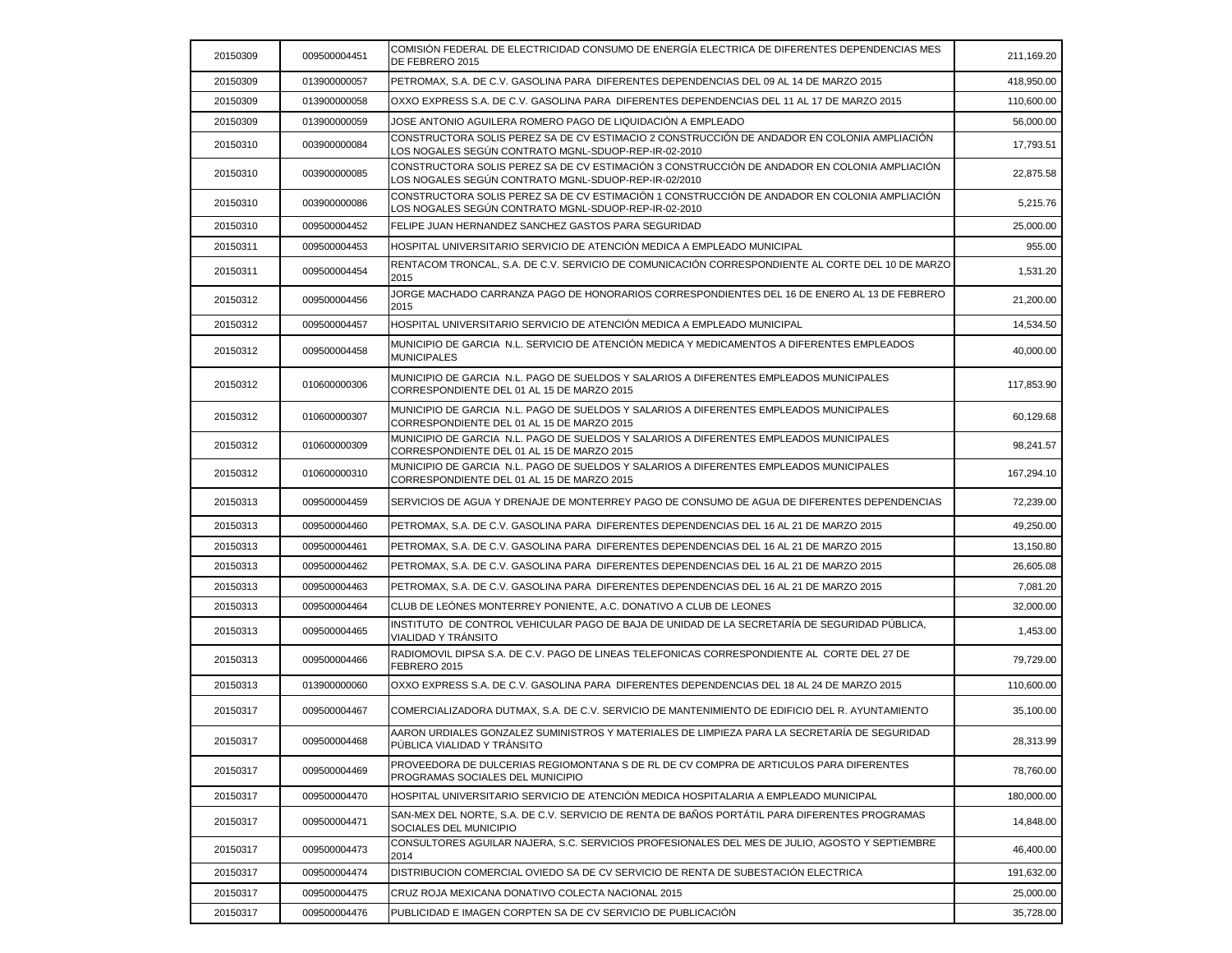| 20150317 | 009500004477 | JUAN JOSE ALFARO RODRIGUEZ SERVICIO DE REPARACION DE LLANTAS A UNIDADES DE LAS DIFERENTES<br><b>DEPENDENCIAS</b>                                                                                                                                                              | 16,112.40  |
|----------|--------------|-------------------------------------------------------------------------------------------------------------------------------------------------------------------------------------------------------------------------------------------------------------------------------|------------|
| 20150317 | 009500004478 | ROGELIO NUÑEZ BAZALDUA SERVICIO DE RENTA DE EQUIPO DE AUDIO PARA DIFERENTES PROGRAMAS<br><b>SOCIALES</b>                                                                                                                                                                      | 14,500.00  |
| 20150317 | 009500004479 | EMILIO MANUEL MOLINA NEVAREZ COMPRA DE EQUIPO ELECTRÓNICO                                                                                                                                                                                                                     | 26,053.60  |
| 20150317 | 009500004480 | ANA MARIA ARELLANO NEAVE COMPRA DE MATERIAL ELÉCTRICO PARA MANTENIMIENTO DE ALUMBRADO PÚBLICO<br>EN COLONIA MITRAS PONIENTE SECTOR LEÓNES Y MISION SAN JUAN                                                                                                                   | 46,510.20  |
| 20150317 | 009500004481 | DAMARIS HERNANDEZ GARZA COMPRA DE ABARROTES PARA ELABORACION DE ALIMENTOS DEL PERSONAL<br>OPERATIVO DE LA SECRETARÍA DE SEGURIDAD PÚBLICA VIALIDAD Y TRÁNSITO                                                                                                                 | 63,709.15  |
| 20150317 | 009500004482 | EDITORIAL EL PORVENIR SA DE CV SERVICIO DE PUBLICACIÓN                                                                                                                                                                                                                        | 10.690.56  |
| 20150317 | 009500004483 | EDUARDO LEMUEL RAMIREZ RAMIREZ SERVICIO DE MANTENIMIENTO A UNIDADES DE LAS DIFERENTES<br><b>DEPENDENCIAS</b>                                                                                                                                                                  | 17,720.16  |
| 20150317 | 009500004484 | HERIBERTO HERNANDEZ ALVARADO PAGO DE LIQUIDACIÓN A EMPLEADO                                                                                                                                                                                                                   | 17,000.00  |
| 20150317 | 009500004486 | ELIAS OLIVO ARROYO SERVICIO DE RENTA DE PLANTA DE LUZ PARA DIFERENTES PROGRAMAS SOCIALES                                                                                                                                                                                      | 78,880.00  |
| 20150317 | 009500004487 | GASOLINERA SANTA CATARINA, S.A. DE C.V. GASOLINA PARA DIFERENTES DEPENDENCIAS CORRESPONDIENTE<br>AL MES OCTUBRE, NOVIEMBRE, DICIEMBRE DEL 2014                                                                                                                                | 78,351.42  |
| 20150317 | 009500004488 | GRUPO GLOBAL DE NEGOCIOS, GML SA DE CV COMPRA DE SUMINISTROS Y MATERIALES PARA MANTENIMIENTO<br>DE CALLES Y PLAZAS EN COLONIA PASEO DEL NOGAL Y AVENIDA HEBERTO CASTILLO                                                                                                      | 50,518.00  |
| 20150317 | 009500004489 | JAVIER SANTOS SANTOS COMPRA DE SUMINISTROS Y MATERIALES PARA MANTENIMIENTO DE CORDONES DE<br>BANQUETAS COLONIA AMPLIACIÓN LOS NOGALES, FRAY JUAN ANTONIO, AVANCE POPULAR, COLINAS DEL RÍO, EL<br>FRAILE, EMILIANO ZAPATA, MARTINEZ DOMINGUEZ, PASEO DE LAS MINAS, SIERRA REAL | 51,040.00  |
| 20150317 | 013900000061 | TOOLS & SERVICES DE MEXICO SA DE CV UNIFORMES PARA PERSONAL OPERATIVO DE SECRETARÍA DE<br>SEGURIDAD PÚBLICA, VIALIDAD Y TRÁNSITO                                                                                                                                              | 287,999.90 |
| 20150317 | 013900000062 | BLAZER CONVERSIONES SA DE CV SERVICIO DE MANTENIMIENTO A UNIDAD DE LA SECRETARÍA DE SEGURIDAD<br>PÚBLICA VIALIDAD Y TRÁNSITO                                                                                                                                                  | 15,799.20  |
| 20150318 | 009500004490 | JAIME JARAMILLO GONZALEZ COMPRA DE ABARROTES PARA ELABORACION DE ALIMENTOS DEL PERSONAL<br>OPERATIVO DE LA SECRETARÍA DE SEGURIDAD PÚBLICA VIALIDAD Y TRÁNSITO                                                                                                                | 32,988.84  |
| 20150318 | 009500004491 | JOSE GUADALUPE TORRES LUEVANO SERVICIO DE ALIMENTOS, RENTA DE SILLAS Y MESAS PARA DIFERENTES<br>PROGRAMAS SOCIALES                                                                                                                                                            | 23,026.00  |
| 20150318 | 009500004492 | JOSE LUIS ESTRADA PEREZ SERVICIO DE ARREGLOS FLORALES FESTEJO DE NATALICIO DE BENITO JUAREZ.<br>PEREGRINACION DE IGLECIA SAN JUAN BAUTISTA, OFRENDA A LA IGLECIA DE SAN JUDAS TADEO                                                                                           | 18,676.00  |
| 20150318 | 009500004493 | JUAN FRANCISCO ROBLES RUIZ SERVICIO DE RENTA DE EQUIPO DE SONIDO PARA DIFERENTES PROGRAMAS<br><b>SOCIALES</b>                                                                                                                                                                 | 19,227.00  |
| 20150318 | 009500004494 | LUIS LEONARDO BLANCO GUTIERREZ SERVICIO DE ALIMENTOS PARA DIFERENTES PROGRAMAS SOCIALES                                                                                                                                                                                       | 35,880.00  |
| 20150318 | 009500004495 | COMISIÓN FEDERAL DE ELECTRICIDAD PAGO DE CONSUMO DE ENERGÍA ELECTRICA DE DIFERENTES<br><b>DEPENDENCIAS</b>                                                                                                                                                                    | 35,615.00  |
| 20150318 | 009500004496 | PETROMAX, S.A. DE C.V. GASOLINA PARA DIFERENTES DEPENDENCIAS DEL 16 AL 21 DE MARZO 2015                                                                                                                                                                                       | 15,174.00  |
| 20150318 | 009500004497 | MATERIALES SANTA BARBARA SA DE CV REHABILITACIÓN DE CALLES Y AVENIDAS PRINCIPALES DEL MUNICIPIO,<br>CALLE PERAL, AVENIDA NOGAL, TREVOL, TRUENO, ALAMO, AVENIDA POLVORIN, CEDRO, FRESNO Y OLIVO                                                                                | 20,972.67  |
| 20150318 | 009500004498 | PEDRO TORRES BANDA SERVICIO DE RENTA DE EQUIPO DE SONIDO Y MAMPARA PARA DIFERENTES PROGRAMAS<br><b>SOCIALES</b>                                                                                                                                                               | 74,356.00  |
| 20150318 | 009500004499 | RECICLAJE DE METALES Y FIERRO, SA DE CV COMPRA DE LLANTAS PARA DIFERENTES UNIDADES DE LA<br>SECRETARÍA DE SERVICIOS PÚBLICOS Y DE LA SECRETARÍA DE SEGURIDAD PÚBLICA VIALIDAD Y TRÁNSITO                                                                                      | 28,253.68  |
| 20150318 | 009500004500 | RECREACION Y CULTURA SOCIAL A.C. APOYO A LA EDUCACION CORRESPONDIENTE AL MES DE NOVIEMBRE 2014                                                                                                                                                                                | 27,000.00  |
| 20150318 | 009500004501 | SERVICIOS DE AGUA Y DRENAJE DE MONTERREY PAGO DE CONSUMO DE AGUA DE DIFERENTES DEPENDENCIAS                                                                                                                                                                                   | 3,256.00   |
| 20150318 | 009500004502 | COMUNICACIÓNES NEXTEL DE MEXICO S.A. DE C.V. PAGO DE LINEAS TELEFONICAS CORRESPONDIENTE AL CORTE<br>DEL 17 FEBRERO AL 17 MARZO 2015                                                                                                                                           | 5,448.38   |
| 20150318 | 009500004503 | COMUNICACIÓNES NEXTEL DE MEXICO S.A. DE C.V. PAGO DE LINEAS TELEFONICAS CORRESPONDIENTE AL CORTE<br>DEL 07 AL 22 DE MARZO 2015                                                                                                                                                | 55,911.00  |
| 20150318 | 009500004504 | IMPULSORA PROMOBIEN SA DE CV PAGO POR DEDUCCIONES A EMPLEADOS CORRESPONDIENTE AL 01 AL 15 DE<br><b>MARZO 2015</b>                                                                                                                                                             | 237,111.60 |
| 20150318 | 009500004505 | RICARDO COVARRUBIAS DAVILA DEDUCCIONES A EMPLEADO CORRESPONDIENTE DEL 01 AL 15 DE MARZO DE<br>ACUERDO AL CONTRATO COLECTIVO DEL SINDICATO                                                                                                                                     | 3,240.00   |
| 20150318 | 009500004506 | SURTIFIRME, S.A. DE C.V. PAGO POR DEDUCCIONES A EMPLEADOS CORRESPONDIENTE DEL 01 AL 15 DE MARZO<br>2015                                                                                                                                                                       | 30,052.47  |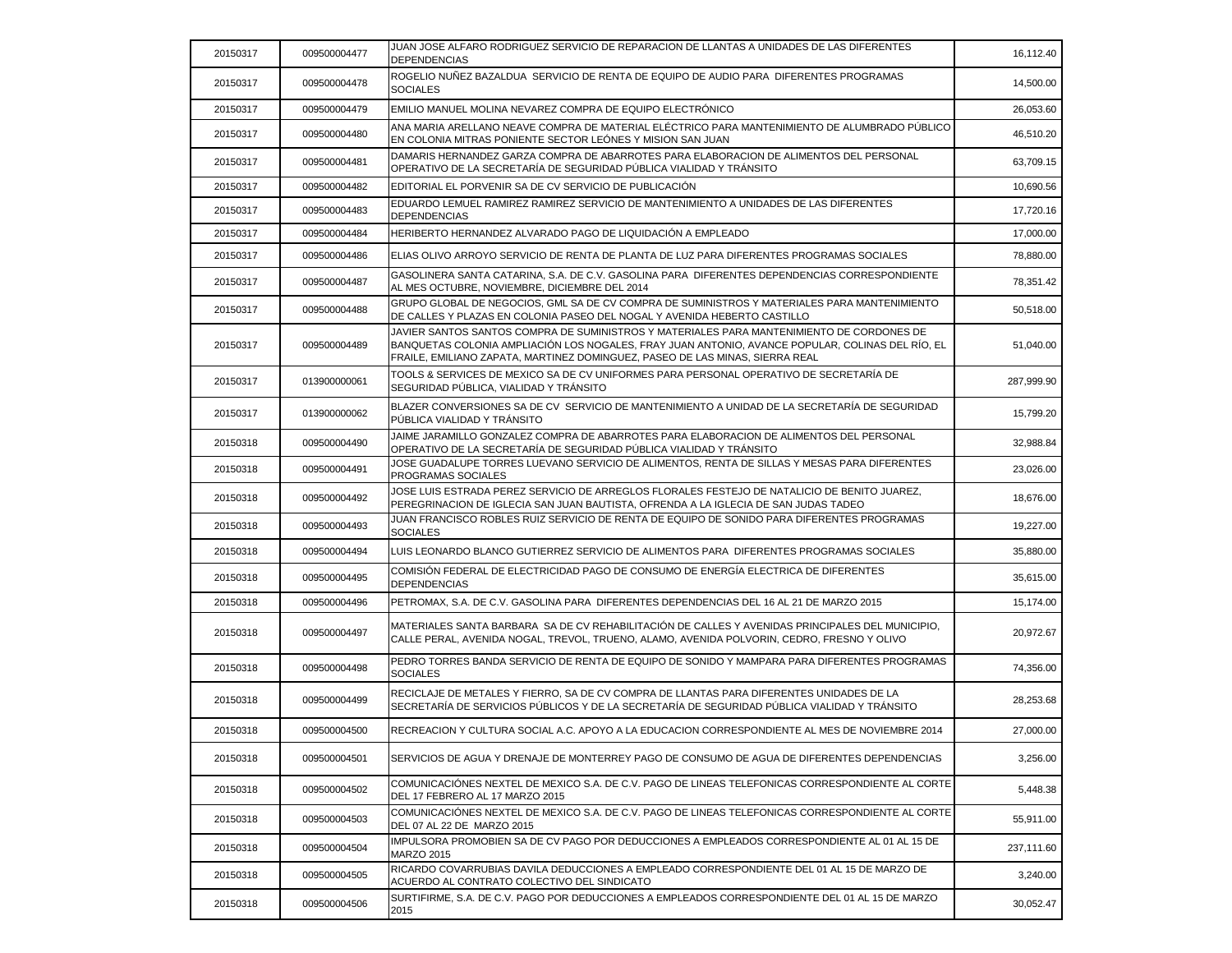| 20150318 | 009500004507 | JOSE LUIS TREVIÑO GONZALEZ PAGO DE RENTA DE LOCAL CORRESPONDIENTE AL MES DE MARZO 2015<br>(DESARROLLO URBANO)                          | 26,500.00  |
|----------|--------------|----------------------------------------------------------------------------------------------------------------------------------------|------------|
| 20150318 | 009500004508 | JESUS MARÍO SANCHEZ GONZALEZ PAGO DE RENTA DE LOCAL CORRESPONDIENTE AL MES DE ENERO 2015<br>(PROCURADURIA)                             | 10,600.00  |
| 20150318 | 009500004509 | HILDA LETICIA GONZALEZ AYALA PAGO DE RENTA DE LOCAL CORRESPONDIENTE AL MES DE FEBRERO 2015<br>(FOMENTO ECONOMICO Y TURISMO "TALLERES") | 8,904.00   |
| 20150318 | 009500004510 | PORFIRIA ELSA SERNA GARZA PAGO DE RENTA DE LOCAL CORRESPONDIENTE AL 15 DE DICIEMBRE 2014 AL 14 DE<br>ENERO 2015 (FOMENTO ECONOMICO)    | 15,900.00  |
| 20150318 | 009500004511 | IMELDA DAVILA CAMPOS PAGO DE RENTA CORRESPONDIENTE AL MES DE MARZO 2015 (SINDICATO)                                                    | 6,360.00   |
| 20150318 | 009500004512 | JUAN UBALDO SAUCEDO CAMARILLO PAGO DE RENTA DE LOCAL CORRESPONDIENTE AL MES DE MARZO 2015<br>(ADQUISICIONES)                           | 7,950.00   |
| 20150318 | 009500004513 | LAURA VELA FLORES PAGO DE RENTA DE LOCAL CORRESPONDIENTE AL MES DE MARZO 2015 (PROTECCION CIVIL)                                       | 15,900.00  |
| 20150318 | 009500004514 | ROSA ELENA MARTINEZ GARZA PAGO DE RENTA DE LOCAL CORRESPONDIENTE AL MES DE ENERO 2015 (CASA<br>DEL ADULTO MAYOR)                       | 27,646.33  |
| 20150318 | 009500004515 | MA. GUADALUPE LUNA CANSINO PAGO DE RENTA DE LOCAL CORRESPONDIENTE AL MES DE MARZO 2015<br>(SECRETARIA DE SEGURIDAD)                    | 18,000.00  |
| 20150318 | 009500004516 | HUGO FRANCISCO TIENDA RANGEL PAGO DE RENTA CORRESPONDIENTE DEL 05 DE FEBRERO AL 05 DE MARZO<br>2015 (PREVENCION DEL DELITO)            | 1,500.00   |
| 20150318 | 009500004517 | VIRIDIANA LIZETH AGUILERA BOCANEGRA PAGO DE LIQUIDACIÓN A EMPLEADO                                                                     | 15,000.00  |
| 20150318 | 009500004518 | ESLENDY JUDITH MARTINEZ OROZCO PAGO DE LIQUIDACIÓN A EMPLEADO                                                                          | 2,583.33   |
| 20150318 | 009500004520 | RODOLFO SANTIAGO CAVAZOS TREVIÑO PAGO DE LIQUIDACIÓN A EMPLEADO                                                                        | 48,000.00  |
| 20150318 | 009500004521 | AARON GONZALEZ CABELLO PAGO DE LIQUIDACIÓN A EMPLEADO                                                                                  | 22,000.00  |
| 20150318 | 009500004523 | UNIVERSIDAD AUTONOMA DE NUEVO LEÓN APOYO DE SERVICIO MÉDICO A PERSONA DE ESCASOS RECURSOS                                              | 2,500.00   |
| 20150318 | 009500004524 | UNIVERSIDAD AUTONOMA DE NUEVO LEÓN APOYO DE SERVICIO MÉDICO A PERSONA DE ESCASOS RECURSOS                                              | 1,300.00   |
| 20150318 | 009500004526 | MARGARITA MOLINA UVALLE MATERIAL DE IMPRENTA, PAPELERIA Y ARTICULOS DE ESCRITORIO PARA<br>DIFERENTES DEPENDENCIAS                      | 40,600.00  |
| 20150318 | 009500004527 | MATT AND EXPORT MATT S DE RL DE CV COMPRA DE ARTICULOS PARA DIFERENTES PROGRAMAS SOCIALES                                              | 58,812.00  |
| 20150318 | 009500004528 | MUNDO INTERNACIONAL DEL REGALO, S.A. DE C.V. COMPRA DE ARTICULOS PARA DIFERENTES PROGRAMAS<br>SOCIALES DEL MUNICIPIO                   | 24,699.88  |
| 20150318 | 009500004529 | RICARDO DANIEL ZEPEDA ARREOLA PAGO DE LIQUIDACIÓN A EMPLEADO                                                                           | 7,000.00   |
| 20150318 | 009500004530 | WENDY LAZARIN MENDOZA PAGO DE LIQUIDACIÓN A EMPLEADO                                                                                   | 5,064.58   |
| 20150318 | 009500004531 | VICTOR HUGO RODRIGUEZ ZAMARRON PAGO DE LIQUIDACIÓN A EMPLEADO                                                                          | 8,500.00   |
| 20150318 | 009500004532 | SANDRA MARIBEL CHAPA RODRIGUEZ PAGO DE LIQUIDACIÓN A EMPLEADO                                                                          | 15,094.93  |
| 20150318 | 009500004533 | SANDRA DAYELI LOZADA HUITRON PAGO DE LIQUIDACIÓN A EMPLEADO                                                                            | 3,125.00   |
| 20150318 | 009500004535 | MUNICIPIO DE GARCIA N.L. PAGO DE SUELDOS Y SALARIOS A DIFERENTES EMPLEADOS MUNICIPALES<br>CORRESPONDIENTES DEL 01 AL 15 DE MARZO 2015  | 271,563.00 |
| 20150318 | 013900000063 | NOE RODRIGUEZ SAMPERIO PAGO DE LIQUIDACIÓN A EMPLEADO                                                                                  | 33,998.31  |
| 20150318 | 013900000064 | SANDRA GUADALUPE DE LUCIO ESPINOZA PAGO DE LIQUIDACIÓN A EMPLEADO                                                                      | 6,538.75   |
| 20150318 | 013900000065 | ANA ROSA SANTIAGO CASADOS PAGO DE LIQUIDACIÓN A EMPLEADO                                                                               | 1,020.40   |
| 20150318 | 013900000066 | CRISTIAN ESPINO SOLORÍO PAGO DE LIQUIDACIÓN A EMPLEADO                                                                                 | 1,104.00   |
| 20150318 | 013900000067 | JULIO CESAR VAZQUEZ MARTINEZ PAGO DE LIQUIDACIÓN A EMPLEADO                                                                            | 1,023.55   |
| 20150318 | 013900000068 | GERARDO RODRIGUEZ ALVARADO PAGO DE LIQUIDACIÓN A EMPLEADO                                                                              | 8,069.64   |
| 20150318 | 013900000069 | MARCO ANTONIO PIÑA MARTINEZ PAGO DE LIQUIDACIÓN A EMPLEADO                                                                             | 8,194.53   |
| 20150318 | 013900000070 | BENITO GONZALEZ MARTINEZ PAGO DE LIQUIDACIÓN A EMPLEADO                                                                                | 7,000.00   |
| 20150318 | 013900000071 | LUCERO YESMIN MORALES PEREZ PAGO DE LIQUIDACIÓN A EMPLEADO                                                                             | 8,150.00   |
| 20150318 | 013900000072 | DANIEL ALBERTO AGUILAR MARTINEZ PAGO DE LIQUIDACIÓN A EMPLEADO                                                                         | 10,313.33  |
| 20150318 | 013900000073 | JOSE EDELMIR RODARTE RODARTE PAGO DE LIQUIDACIÓN A EMPLEADO                                                                            | 1,023.55   |
| 20150318 | 013900000074 | VICTOR MANUEL REYES CARDENAS PAGO DE LIQUIDACIÓN A EMPLEADO                                                                            | 14,113.60  |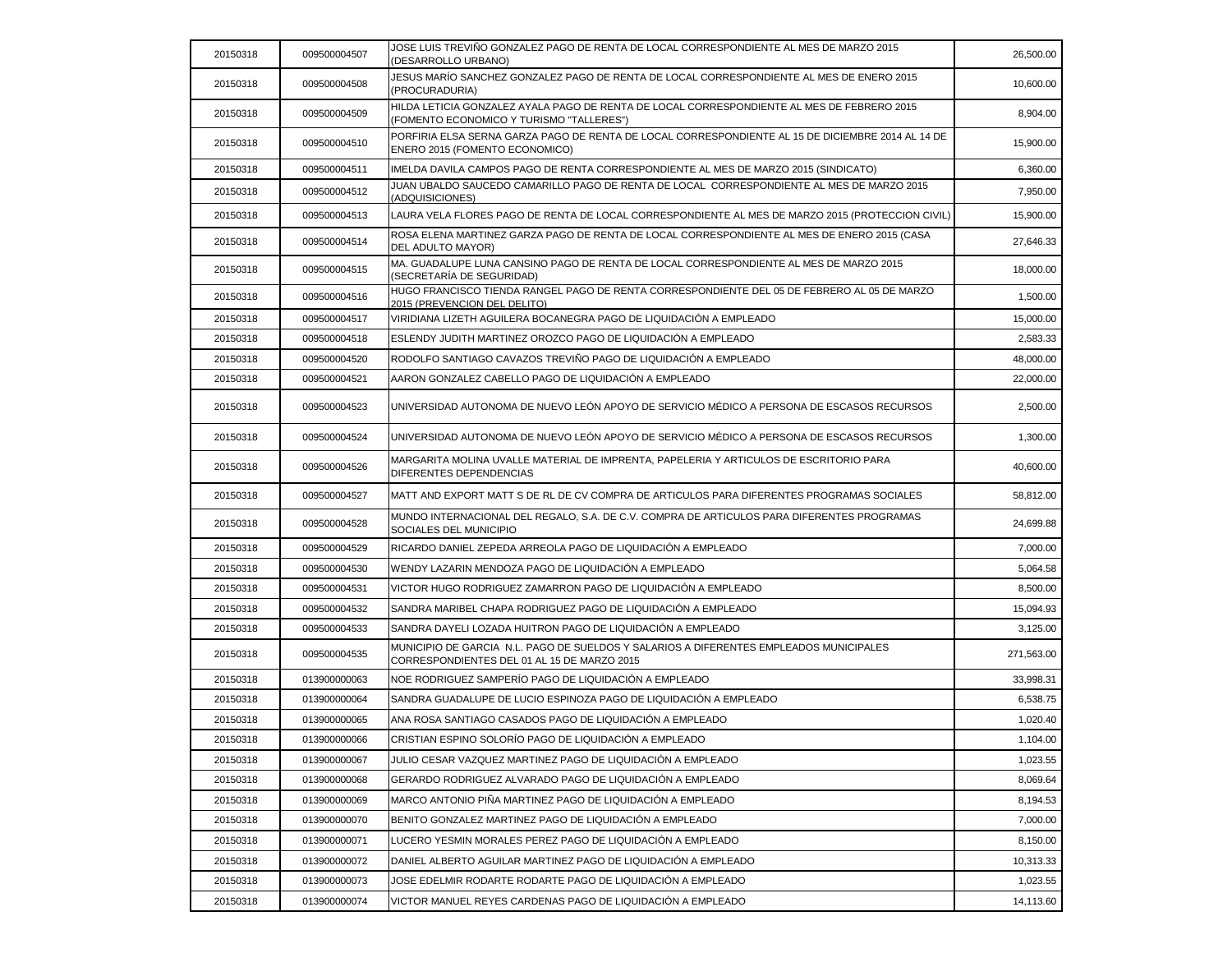| 20150319 | 009500004536 | DISEÑO Y PROYECTOS RED4, SA DE CV SERVICIO DE RENTA DE TOLDOS PARA UTILIZAR EN DIFERENTES<br>PROGRAMAS SOCIALES Y ASISTENCIALES DEL MUNICIPIO                                                                                                                      | 249,168.00 |
|----------|--------------|--------------------------------------------------------------------------------------------------------------------------------------------------------------------------------------------------------------------------------------------------------------------|------------|
| 20150319 | 009500004537 | FELIPE JUAN HERNANDEZ SANCHEZ GASTOS MENORES DE LAS DIFERENTES DEPENDENCIAS DEL MUNICIPIO                                                                                                                                                                          | 29,440.95  |
| 20150319 | 009500004538 | INDUSTRIAS SULTANA. SA DE CV SERVICIO DE MANTENIMIENTO A EDIFICIO TEATRO MUNICIPAL                                                                                                                                                                                 | 2,998.60   |
| 20150319 | 009500004539 | ESDRAS OCHOA LOPEZ APOYO A ESTUDIANTES DESTACADOS CON EQUIPO DE COMPUTO                                                                                                                                                                                            | 66,495.00  |
| 20150319 | 013900000075 | AUTOKAM REGIOMONTANA SA DE CV COMPRA DE REFACCIONES PARA MANTENIMIENTO DE UNIDADES DE LAS<br>DIFERENTES SECRETARÍAS                                                                                                                                                | 57,234.40  |
| 20150320 | 009500004540 | PETROMAX, S.A. DE C.V. GASOLINA PARA DIFERENTES DEPENDENCIAS DEL 23 AL 28 DE MARZO 2015                                                                                                                                                                            | 7,081.20   |
| 20150320 | 009500004541 | PETROMAX, S.A. DE C.V. GASOLINA PARA DIFERENTES DEPENDENCIAS DEL 23 AL 28 DE MARZO 2015                                                                                                                                                                            | 13,150.80  |
| 20150320 | 009500004542 | PETROMAX, S.A. DE C.V. GASOLINA PARA DIFERENTES DEPENDENCIAS DEL 23 AL 28 DE MARZO 2015                                                                                                                                                                            | 26,605.08  |
| 20150320 | 009500004543 | PETROMAX, S.A. DE C.V. GASOLINA PARA DIFERENTES DEPENDENCIAS DEL 23 AL 28 DE MARZO 2015                                                                                                                                                                            | 55,650.00  |
| 20150320 | 013000000036 | MUNICIPIO DE GARCIA N.L. PAGO PROGRAMA DE ACCIONES SOCIALES DE HABITAT 2014                                                                                                                                                                                        | 323,776.00 |
| 20150320 | 013100000024 | MUNICIPIO DE GARCIA N.L. PAGO PROGRAMA DE ACCIONES SOCIALES DE HABITAT 2014                                                                                                                                                                                        | 80,944.00  |
| 20150320 | 013900000076 | AUTOKAM REGIOMONTANA SA DE CV COMPRA DE SUMINISTROS PARA MANTENIMIENTO AUNIDADES DE LAS<br>DIFERENTES DEPENDENCIAS                                                                                                                                                 | 16,704.00  |
| 20150320 | 013900000077 | PETROMAX, S.A. DE C.V. GASOLINA PARA DIFERENTES DEPENDENCIAS DEL 23 MARZO AL 06 DE ABRIL 2015                                                                                                                                                                      | 418,950.00 |
| 20150320 | 013900000078 | OXXO EXPRESS S.A. DE C.V. GASOLINA PARA DIFERENTES DEPENDENCIAS DEL 25 AL 31 DE MARZO 2015                                                                                                                                                                         | 110,600.00 |
| 20150323 | 009500004544 | AUTOTRANSPORTES GARCIA MONTERREY S.A. DE C.V. SERVICIO DE RENTA DE EQUIPO DE TRANSPORTE PARA<br>DIVERSAS ACCIONES Y PROGRAMAS SOCIALES DEL MUNICIPIO                                                                                                               | 50,460.00  |
| 20150323 | 009500004545 | BCX TRADING CO. S.A. DE C.V. COMPRA DE ARTICULOS PARA DIFERENTES PROGRAMAS SOCIALES                                                                                                                                                                                | 43,200.00  |
| 20150323 | 009500004546 | FLORISBINDA DE LEÓN LUNA SERVICIO DE ALIMENTOS                                                                                                                                                                                                                     | 6,817.32   |
| 20150323 | 009500004547 | JESUS ADRIAN DE LA GARZA GARZA PAGO DE HONORARIOS CORRESPONDIENTES DEL 01 AL 15 DE MARZO 2015                                                                                                                                                                      | 5,961.59   |
| 20150323 | 009500004548 | TELEFONOS DE MEXICO S.A.B. DE C.V. PAGO DE SERVICIO TELEFONICO CORRESPONDIENTE DEL MES DE ENERO Y<br>FEBRERO 2015                                                                                                                                                  | 30,478.45  |
| 20150323 | 009500004549 | AXTEL S.A.B. DE CV PAGO DE SERVICIO TELEFONICO CORRESPONDIENTE AL CORTE DEL 27 DE DICIEMBRE 2014                                                                                                                                                                   | 175,558.20 |
| 20150324 | 009500004550 | UNIVERSIDAD AUTONOMA DE NUEVO LEÓN ESTUDIO DE VIALIDAD EN AVENIDA LINCON TRAMO DE AVENIDA<br>CUMBRES DEL SOL A LIBRAMIENTO NORESTE Y AVENIDA HEBERTO CASTILLO, TRAMO AVENIDA SOR JUANA INES A<br>AVENIDA HACIENDA DEL SOL SEGÚN CONTRATO MGNL-PS-SOP-RP-04/2014-AD | 150,000.00 |
| 20150324 | 009500004551 | HOSPITAL UNIVERSITARIO SERVICIO DE ATENCIÓN MEDICA A EMPLEADO MUNICIPAL                                                                                                                                                                                            | 7,371.00   |
| 20150324 | 009500004552 | HOSPITAL UNIVERSITARIO SERVICIO DE ATENCIÓN MEDICA A EMPLEADO MUNICIPAL                                                                                                                                                                                            | 1,665.00   |
| 20150324 | 009500004553 | DAMARIS HERNANDEZ GARZA COMPRA DE ABARROTES PARA ELABORACION DE ALIMENTOS DEL PERSONAL<br>OPERATIVO DE LA SECRETARÍA DE SEGURIDAD PÚBLICA VIALIDAD Y TRÁNSITO                                                                                                      | 101,235.80 |
| 20150324 | 009500004554 | COMISIÓN FEDERAL DE ELECTRICIDAD CONSUMO DE ENERGÍA ELECTRICA DE DIFERENTES DEPENDENCIAS                                                                                                                                                                           | 15,195.00  |
| 20150324 | 013900000079 | JUAN OVIDIO LOPEZ GUZMAN PAGO DE LIQUIDACIÓN A EMPLEADO                                                                                                                                                                                                            | 25,279.04  |
| 20150324 | 013900000080 | LUIS GERARDO DE LA ROSA ARRIAGA PAGO DE LIQUIDACIÓN A EMPLEADO                                                                                                                                                                                                     | 35,000.00  |
| 20150324 | 013900000081 | MARÍO ALBERTO JUAREZ MARTINEZ PAGO DE LIQUIDACIÓN A EMPLEADO                                                                                                                                                                                                       | 35,000.00  |
| 20150325 | 009500004556 | MUNICIPIO DE GARCIA N.L. SERVICIO DE ATENCIÓN MEDICA Y MEDICAMENTOS A DIFERENTES EMPLEADOS<br><b>MUNICIPALES</b>                                                                                                                                                   | 50,000.00  |
| 20150325 | 009500004557 | MAXIMO EDUARDO SIFUENTES GOMEZ GASTOS MENORES DE LAS DIFERENTES DEPENDENCIAS DEL MUNICIPIO                                                                                                                                                                         | 18,442.13  |
| 20150325 | 009500004558 | SERVICIOS DE AGUA Y DRENAJE DE MONTERREY APOYO DE CONSUMO DE AGUA PARROQUIA NUESTRA SEÑORA<br>DE GUADALUPE                                                                                                                                                         | 54,749.00  |
| 20150325 | 010600000311 | MUNICIPIO DE GARCIA N.L. PAGO DE SUELDOS Y SALARIOS A DIFERENTES EMPLEADOS MUNICIPALES                                                                                                                                                                             | 259,148.90 |
| 20150326 | 009500004559 | AUTOTRANSPORTES GARCIA MONTERREY S.A. DE C.V. SERVICIO DE RENTA DE EQUIPO DE TRANSPORTE PARA<br>DIVERSAS ACCIONES Y PROGRAMAS SOCIALES DEL MUNICIPIO                                                                                                               | 26,912.00  |
| 20150326 | 009500004560 | AUTOTRANSPORTES GARCIA MONTERREY S.A. DE C.V. SERVICIO DE RENTA DE EQUIPO DE TRANSPORTE PARA<br>DIVERSAS ACCIONES Y PROGRAMAS SOCIALES DEL MUNICIPIO                                                                                                               | 40,368.00  |
| 20150326 | 009500004561 | RICARDO COVARRUBIAS DAVILA GASTOS DE REPRESENTACIÓN DEL MES DE MARZO 2015 DE ACUERDO AL<br>CONTRATO COLECTIVO DEL SINDICATO                                                                                                                                        | 20,000.00  |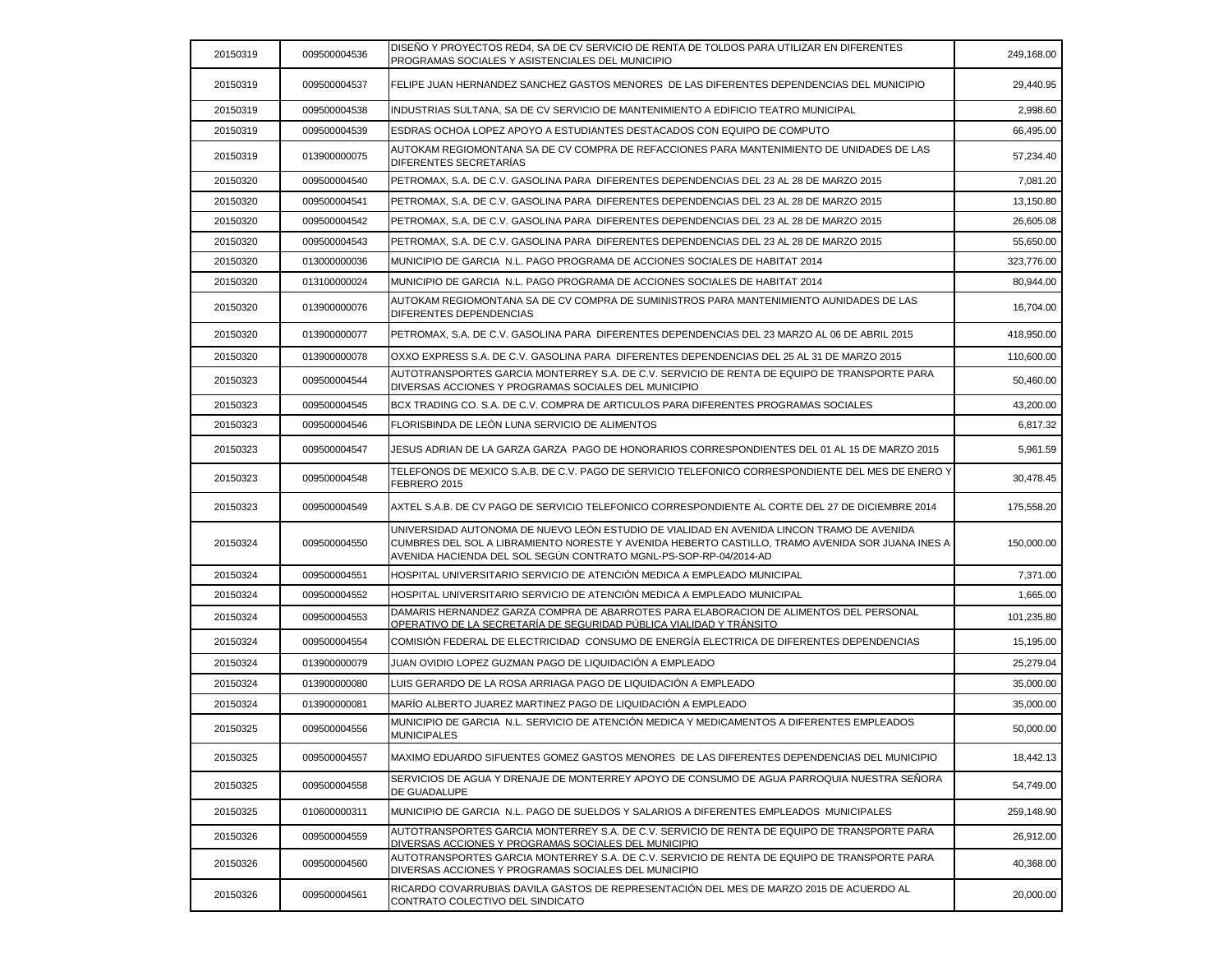| 20150326 | 009500004562 | MUNICIPIO DE GARCIA N.L. PAGO DE SUELDOS Y SALARIOS A DIFERENTES EMPLEADOS MUNICIPALES<br>CORRESPONDIENTES DEL 16 AL 31 DE MARZO 2015  | 59,844.11  |
|----------|--------------|----------------------------------------------------------------------------------------------------------------------------------------|------------|
| 20150326 | 009500004563 | LEONARDO SANCHEZ LOPEZ UNIFORMES PARA PERSONAL OPERATIVO SEMANA SANTA                                                                  | 17,400.00  |
| 20150326 | 013900000082 | BLAZER CONVERSIONES SA DE CV SERVICIO DE MANTENIMIENTO A UNIDAD DE LA SECRETARÍA DE SEGURIDAD<br>PÚBLICA VIALIDAD Y TRÁNSITO           | 17,434.80  |
| 20150327 | 009500004564 | PORFIRIO ALMAGUER TAMEZ SERVICIO DE MANTENIMIENTO DE UNIDAD DE LA SECRETARÍA DE SERVICIOS<br><b>PUBLICOS</b>                           | 37,468.00  |
| 20150327 | 009500004566 | PETROMAX, S.A. DE C.V. GASOLINA PARA DIFERENTES DEPENDENCIAS DEL 23 AL 28 DE MARZO 2015                                                | 15,174.00  |
| 20150327 | 009500004567 | CONSULTORIA INTEGRAL DE INFORMATICA, SA DE CV PAGO DE HONORARIOS POR TIMBRADO DE NOMINA ENERO<br>2015                                  | 8,552.10   |
| 20150327 | 009500004568 | PETROMAX, S.A. DE C.V. GASOLINA PARA DIFERENTES DEPENDENCIAS DEL 30 MARZO AL 04 DE ABRIL 2015                                          | 7,081.20   |
| 20150327 | 009500004569 | PETROMAX, S.A. DE C.V. GASOLINA PARA DIFERENTES DEPENDENCIAS DEL 30 MARZO AL 04 DE ABRIL 2015                                          | 13,150.80  |
| 20150327 | 009500004570 | PETROMAX, S.A. DE C.V. GASOLINA PARA DIFERENTES DEPENDENCIAS DEL 30 MARZO AL 04 DE ABRIL 2015                                          | 26,605.08  |
| 20150327 | 009500004571 | PETROMAX, S.A. DE C.V. GASOLINA PARA DIFERENTES DEPENDENCIAS DEL 30 MARZO AL 04 DE ABRIL 2015                                          | 55,650.00  |
| 20150327 | 009500004572 | PETROMAX, S.A. DE C.V. GASOLINA PARA DIFERENTES DEPENDENCIAS DEL 30 MARZO AL 04 DE ABRIL 2015                                          | 15,174.00  |
| 20150327 | 009500004573 | LUISA IDETH HUBER RODRIGUEZ PAGO DE LIQUIDACIÓN A EMPLEADO                                                                             | 5,500.00   |
| 20150327 | 009500004574 | REYNA PATRICIA CRUZ CASTAĐEDA PAGO DE LIQUIDACIÓN A EMPLEADO                                                                           | 2,791.67   |
| 20150327 | 009500004575 | CIRCULO BLANCO DE GARCIA NUEVO LEÓN ABP DONATIVO CORRESPONDIENTE AL MES DE ENERO 2015                                                  | 10,000.00  |
| 20150327 | 013900000083 | OXXO EXPRESS S.A. DE C.V. GASOLINA PARA DIFERENTES DEPENDENCIAS DEL 01 AL 07 DE ABRIL 2015                                             | 103,600.00 |
| 20150327 | 013900000084 | RIGOBERTO CRUZ GARCIA PAGO DE LIQUIDACIÓN A EMPLEADO                                                                                   | 255.89     |
| 20150327 | 013900000085 | LUIS REY ROSIS CAZARES PAGO DE LIQUIDACIÓN A EMPLEADO                                                                                  | 2,098.28   |
| 20150327 | 013900000086 | ERIK ALEJANDRO GONZALEZ RAMIREZ PAGO DE LIQUIDACION A EMPLEADO                                                                         | 8,800.00   |
| 20150327 | 013900000087 | MIGUEL ANGEL CRUZ IZAIS PAGO DE LIQUIDACIÓN A EMPLEADO                                                                                 | 26,386.67  |
| 20150327 | 013900000088 | JUSTINIANO HERNANDEZ HERNANDEZ PAGO DE LIQUIDACIÓN A EMPLEADO                                                                          | 45,501.45  |
| 20150327 | 013900000089 | ENRIQUE SANCHEZ MARTINEZ PAGO DE LIQUIDACIÓN A EMPLEADO                                                                                | 13,535.26  |
| 20150327 | 013900000090 | PETROMAX, S.A. DE C.V. GASOLINA PARA DIFERENTES DEPENDENCIAS DEL 06 AL 20 DE ABRIL 2015                                                | 418,950.00 |
| 20150330 | 009500004578 | MARIANA GAONA ROCHA SERVICIO DE MANTENIMIENTO DE UNIDADES DE DIFERENTES DEPENDENCIAS DEL<br><b>MUNICIPIO</b>                           | 106,935.80 |
| 20150330 | 009500004579 | CONSTRUCCIÓN Y URBANIZACION GARCIA VILLARREAL SA DE CV ESTIMACIÓN 3 Y ADITIVA 1 VADOS CUNETAS<br>SEGÚN CONTRATO MGNL-SOP-RP-14/2014-IR | 167,113.00 |
| 20150330 | 009500004580 | JOSE LUIS PEREZ RAMIREZ DEVOLUCION DE IMPUESTO PREDIAL EXPEDIENTE 58-000-012, 58-000-13 Y 58-000-014                                   | 73,327.48  |
| 20150330 | 009500004581 | FRANCISCO ESTRADA CORRAL GASTOS MENORES DE LAS DIFERENTES DEPENDENCIAS DEL MUNICIPIO                                                   | 4,319.61   |
| 20150330 | 010600000313 | MUNICIPIO DE GARCIA N.L. PAGO DE SUELDOS Y SALARIOS A DIFERENTES EMPLEADOS CORRESPONDIENTE DEL<br>16 AL 31 DE MARZO 2015               | 124,800.00 |
| 20150330 | 010600000315 | MUNICIPIO DE GARCIA N.L. PAGO DE SUELDOS Y SALARIOS A DIFERENTES EMPLEADOS MUNICIPALES<br>CORRESPONDIENTES DEL 16 AL 31 DE MARZO 2015  | 68,813.68  |
| 20150330 | 010600000316 | MUNICIPIO DE GARCIA N.L PAGO DE SUELDOS Y SALARIOS A DIFERENTES EMPLEADOS MUNICIPALES<br>CORRESPONDIENTES DEL 16 AL 31 DE MARZO 2015   | 97,899.95  |
| 20150330 | 010600000317 | MUNICIPIO DE GARCIA N.L. PAGO DE SUELDOS Y SALARIOS A DIFERENTES EMPLEADOS MUNICIPALES<br>CORRESPONDIENTES DEL 16 AL 31 DE MARZO 2015  | 298,744.70 |
| 20150331 | 009500004582 | OSCAR GONZALEZ GALINDO DESPENSAS PARA PERSONAL SINDICALIZADO SEGÚN CONTRATO COLECTIVO DEL<br><b>SINDICATO</b>                          | 133,280.00 |
| 20150331 | 009500004585 | FELIPE JUAN HERNANDEZ SANCHEZ GASTOS A POSTERIOR COMPROBACIÓN PARA HERRAMIENTAS DE<br>PROGRAMAS SOCIALES POR SEMANA SANTA              | 17,000.00  |
| 20150331 | 009500004586 | JOSE ALFREDO PONCE PEREYRA UNIFORMES PARA DIFERENTES ELEMENTOS MUNICIPALES EN OPERATIVOS DE<br><b>SEMANA SANTA</b>                     | 42,630.00  |
| 20150331 | 009500004587 | TINTA Y LETRA REGIOMONTANA, S.A. DE C.V. SERVICIO DE IMPRENTA PARA DIFERENTES DEPENDENCIAS DEL<br><b>MUNICIPIO</b>                     | 50,000.00  |
| 20150331 | 009500004588 | ANA MARIA ARELLANO NEAVE COMPRA DE MATERIAL ELÉCTRICO PARA MANTENIMIENTO DE ALUMBRADO PÚBLICO                                          | 50,310.36  |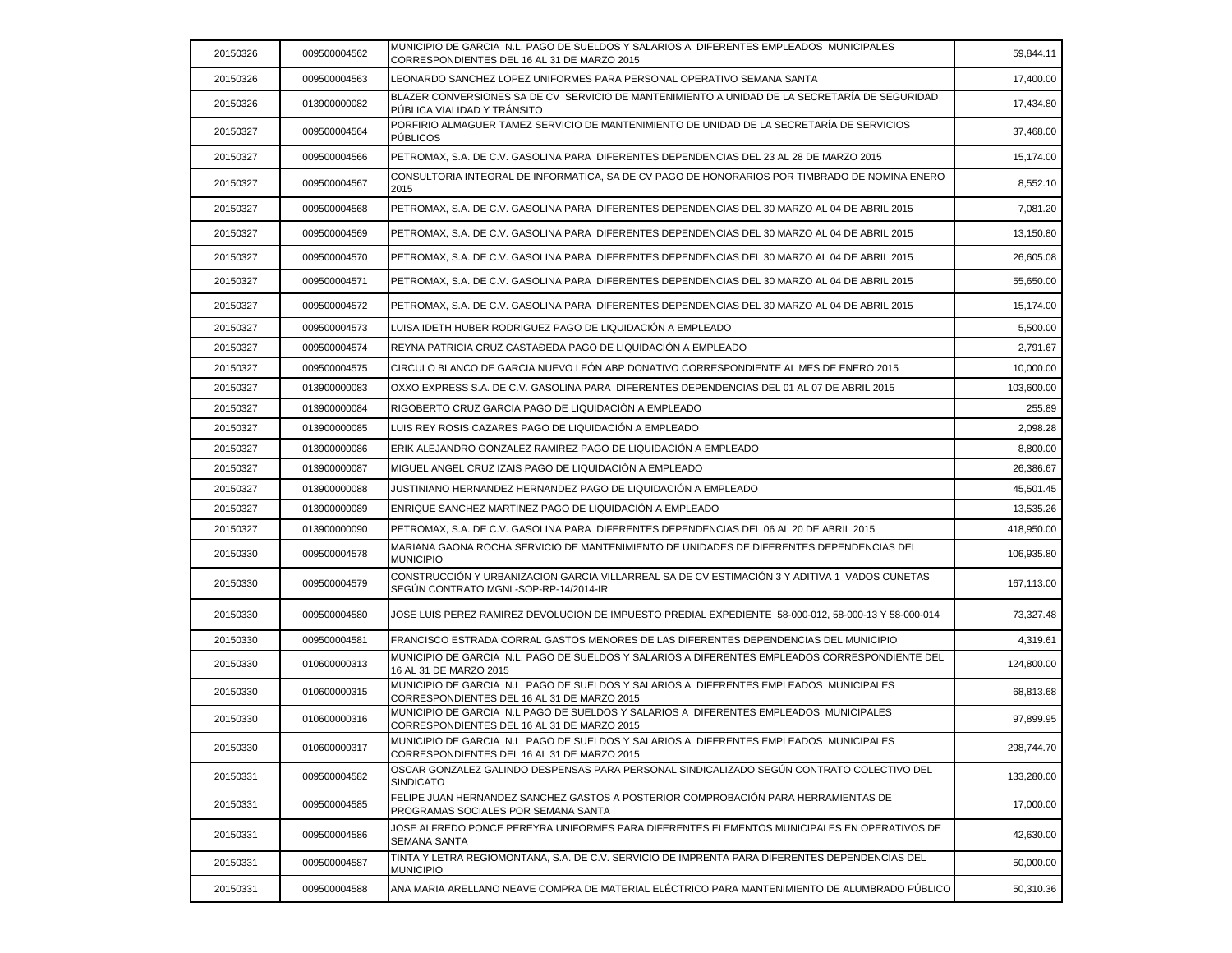| 20150331 | 009500004589 | AUTO LINEAS REGIOMONTANAS, S.A. DE C.V. SERVICIO DE RENTA DE EQUIPO DE TRANSPORTE PARA ACCIONES<br>SOCIALES DE LA DIRECCIÓN GENERAL DEL SISTEMA MUNICIPAL PARA EL DESARROLLO INTEGRAL DE LA FAMILIA | 8,120.00   |
|----------|--------------|-----------------------------------------------------------------------------------------------------------------------------------------------------------------------------------------------------|------------|
| 20150331 | 009500004590 | BERNARDINA ALONSO TOVAR SERVICIO DE MANTENIMIENTO DE EDIFICIO PARA LA SECRETARÍA DE TESORERÍA<br>FINANZAS Y ADMINISTRACIÓN MUNICIPAL                                                                | 31,088.00  |
| 20150331 | 009500004591 | CIRCULO BLANCO DE GARCIA NUEVO LEÓN ABP DONATIVO CORRESPONDIENTE AL MES DE FEBRERO 2015                                                                                                             | 10,000.00  |
| 20150331 | 009500004592 | CLAUDIA MONICA ESPINOSA SANCHEZ SERVICIO DE ARREGLOS FLORALES (CORONAS)                                                                                                                             | 4,640.00   |
| 20150331 | 009500004593 | CREATIVIDAD PROMOCIONAL DE MONTERREY, S.A. DE C.V. SERVICIO DE IMPRENTA PARA DIFERENTES<br>PROGRAMAS SOCIALES                                                                                       | 11,743.84  |
| 20150331 | 009500004594 | DAMARIS HERNANDEZ GARZA COMPRA DE CONSUMIBLES PARA PREPARACIÓN DE ALIMENTOS DE PERSONAL<br>OPERATIVO DE LA SECRETARÍA DE SEGURIDAD PÚBLICA, VIALIDAD, TRÁNSITO                                      | 112,429.50 |
| 20150331 | 009500004595 | DER SISTEMAS AMBIENTALES, S.A. DE C.V. SERVICIO DE MANTENIMIENTO EN PARQUE ACUATICO "EL GENERAL"                                                                                                    | 13,920.00  |
| 20150331 | 009500004596 | EDITORIAL EL PORVENIR SA DE CV SERVICIO DE PUBLICACIÓN                                                                                                                                              | 13,363.20  |
| 20150331 | 009500004597 | EDUARDO LEMUEL RAMIREZ RAMIREZ SERVICIO DE MANTENIMIENTO A UNIDAD DE LA SECRETARÍA DE SEGURIDAD<br>PÚBLICA, VIALIDAD Y TRÁNSITO                                                                     | 13,427.00  |
| 20150331 | 009500004598 | ELIAS OLIVO ARROYO SERVICIO DE RENTA DE PLANTA DE LUZ PARA DIFERENTES PROGRAMAS SOCIALES DEL<br><b>MUNICIPIO</b>                                                                                    | 78,880.00  |
| 20150331 | 009500004599 | ENCUADERNACION GENERAL SA DE CV MATERIAL DE PAPELERIA Y ARTICULOS DE ESCRITORIO PARA<br>DIFERENTES DEPENDENCIAS                                                                                     | 6,762.71   |
| 20150331 | 009500004600 | ENRIQUE ALFONSO ORTEGA ROJAS COMPRA DE AGUA EMBOTELLADA PARA DIFERENTES PROGRAMAS SOCIALES<br><b>DEL MUNICIPIO</b>                                                                                  | 22.599.50  |
| 20150331 | 009500004601 | EVENTOS Y PRODUCCIONES JOKARY SA DE CV SERVICIO DE RENTA DE GRADAS PARA LA PISTA DE HIELO POR<br>DOS MESES                                                                                          | 43,232.91  |
| 20150331 | 009500004602 | GASOLINERA SANTA CATARINA, S.A. DE C.V. GASOLINA PARA DIFERENTES DEPENDENCIAS                                                                                                                       | 51,406.15  |
| 20150331 | 009500004603 | GRUPO ENP MILENIO, S.A. DE C.V. SUMINISTROS Y MATERIALES DE LIMPIEZA PARA DIFERENTES DEPENDENCIAS                                                                                                   | 35,543.56  |
| 20150331 | 009500004604 | GRUPO GLOBAL DE NEGOCIOS, GML SA DE CV REHABILITACION Y MANTENIMIENTO DE PLAZA EN COLONIA EL<br><b>AVANCE</b>                                                                                       | 38,860.00  |
| 20150331 | 009500004605 | JAIME JARAMILLO GONZALEZ COMPRA DE ABARROTES PARA ELABORACION DE ALIMENTOS DEL PERSONAL<br>OPERATIVO DE LA SECRETARÍA DE SEGURIDAD PÚBLICA VIALIDAD Y TRÁNSITO                                      | 49,718.14  |
| 20150331 | 009500004606 | JAVIER SANTOS SANTOS COMPRA DE MATERIAL PARA MANTENIMIENTO DE PARQUES, JARDINES Y PLAZAS DEL<br><b>MUNICIPIO</b>                                                                                    | 74,564.80  |
| 20150331 | 009500004607 | JESUS ANTONIO CARMONA MARTINEZ APOYO DE SERVICIO FUNERAL PARA PERSONAS DE ESCASOS RECURSOS                                                                                                          | 33,060.00  |
| 20150331 | 009500004608 | JOB ENTRETENIMIENTO S.A. DE C.V. SERVICIO DE COORDINACIÓN Y LOGISTICA EN DIVERSOS PROGRAMAS<br>SOCIALES DEL MUNICIPIO                                                                               | 27,840.00  |
| 20150331 | 009500004609 | JOSE GUADALUPE TORRES LUEVANO SERVICIO DE ALIMENTOS PARA DIFERENTES PROGRAMAAS SOCIALES Y<br>ASISTENCIALES DEL MUNICIPIO                                                                            | 60,320.00  |
| 20150331 | 009500004610 | J.R. AUTOMOTRIZ, S.A. DE C.V. SERVICIO DE MANTENIMIENTO A UNIDAD DE LA SECRETARÍA DE SEGURIDAD<br>PÚBLICA, VIALIDAD Y TRÁNSITO                                                                      | 34,220.00  |
| 20150331 | 009500004611 | JUAN FRANCISCO MARTINEZ REYES SERVICIO DE MANTENIMIENTO A UNIDAD DE DE LA SECRETARÍA DE<br><b>SERVICIOS PUBLICOS</b>                                                                                | 15,288.80  |
| 20150331 | 009500004612 | JUAN FRANCISCO ROBLES RUIZ SERVICIO DE RENTA DE SONIDO, MESAS Y SILLAS PARA DIFERENTES PROGRAMAS<br>SOCIALES DEL MUNICIPIO                                                                          | 51,272.00  |
| 20150331 | 009500004613 | MARGARITA MOLINA UVALLE MATERIAL DE IMPRENTA, PAPELERIA Y ARTICULOS DE ESCRITORIO PARA<br>DIFERENTES DEPENDENCIAS                                                                                   | 34,626.00  |
| 20150331 | 009500004614 | MIGUEL CASTRO NAVA SERVICIO DE MANTENIMIENTO A UNIDAD DE LA SECRETARÍA SEGURIDAD PÚBLICA, VIALIDA<br>Y TRANSITO                                                                                     | 82,777.60  |
| 20150331 | 009500004615 | PORFIRIA ELSA SERNA GARZA PAGO DE RENTA DE LOCAL CORRESPONDIENTE DEL 15 DE ENERO AL 14 DE<br>FEBRERO DEL 2015 (FOMENTO ECONOMICO)                                                                   | 15,900.00  |
| 20150331 | 009500004616 | PEDRO TORRES BANDA SERVICIO DE RENTA DE EQUIPO DE SONIDO Y MAMPARAS PARA DIFERENTES<br>PROGRAMAS SOCIALES DEL MUNICIPIO                                                                             | 129,340.00 |
| 20150331 | 009500004617 | PUBLICIDAD E IMAGEN CORPTEN SA DE CV SERVICIO DE PUBLICACIÓN                                                                                                                                        | 35,728.00  |
| 20150331 | 009500004618 | RECICLAJE DE METALES Y FIERRO, SA DE CV COMPRA DE LLANTAS PARA UNIDADES DE LAS DIFERENTES<br><b>DEPENDENCIAS</b>                                                                                    | 13,224.00  |
| 20150331 | 009500004619 | REFACCIONES Y MATERIALES DCONECT SA DE CV COMPRA DE LLANTAS PARA UNIDADES DE LAS DIFERENTES<br>DEPENDENCIAS DEL MUNICIPIO                                                                           | 65,807.66  |